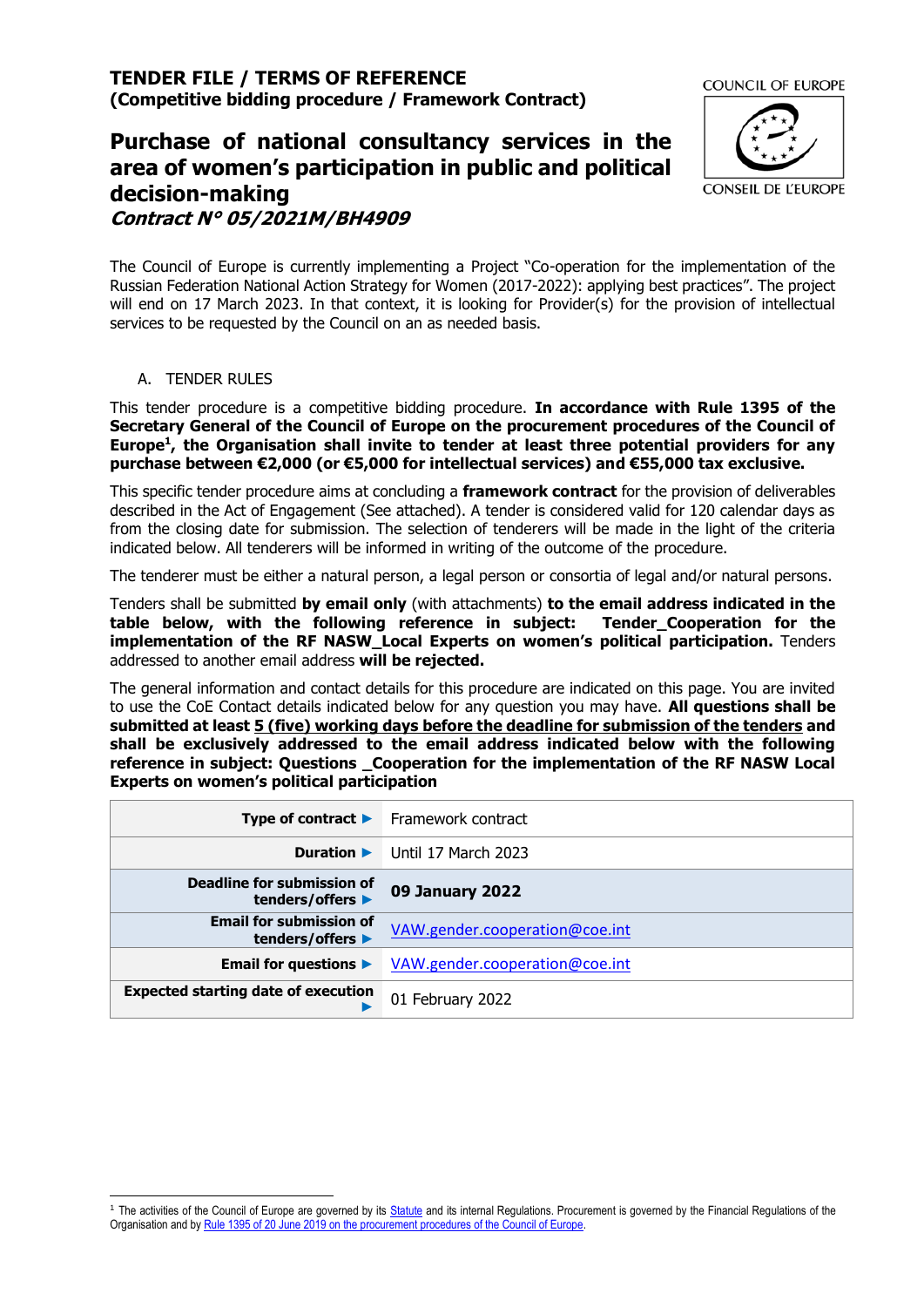## B. EXPECTED DELIVERABLES

## **Background of the Project**

The consultancy services are to be delivered in the framework of the Project "Co-operation for the implementation of the Russian Federation National Action Strategy for women (2017-2022): applying best practices". The project is co-funded by the European Union and the Council of Europe.

The project builds on the lessons learned of the project "Co-operation in the implementation of the Russian [Federation National Action Strategy for Women \(2017-2022\)](https://www.coe.int/en/web/genderequality/russian-federation-national-action-strategy-for-women-2017-2022-)" which ended in May 2020.

The project focuses on two areas: women's political participation and violence against women and domestic violence. It aims at further promoting the role of women in society and in public and political decisionmaking and to prevent and combat violence against women and domestic violence, thereby contributing to mobilise all relevant actors in favour of women's human rights. All outputs are especially conceived to contribute to the practical implementation of the National Action Strategy for Women (2017-2022) addressing some of remaining issues. The methodology for delivering results rests on good practices exchanges and peer-to-peer events.

The Council of Europe is looking for establishing a pool of maximum of 3 Providers (provided enough tenders meet the criteria indicated below) in order to support the implementation of the project with a particular expertise on women's participation in public and political decision-making at various levels in the Russian Federation, women's empowering and developing of the relevant trainings/methodologies/activities/reports, etc.

This Contract is currently estimated to cover up to 5 activities, to be held by 17 March 2023. This estimate is for information only and shall not constitute any sort of contractual commitment on the part of the Council of Europe. The Contract may potentially represent a higher or lower number of activities, depending on the evolving needs of the Organisation.

For information purposes only, the total budget of the project amounts to 556,000 Euros and the total amount of the object of present tender **shall not exceed 55,000 Euros tax exclusive** for the whole duration of the Framework Contract. This information does not constitute any sort of contractual commitment or obligation on the part of the Council of Europe.

# **Scope of the Framework Contract**

Throughout the duration of the Framework Contract, pre-selected Providers may be asked to:

- Providing expertise on women's empowerment, women's participation in decision-making to the Council of Europe project team.
- Developing guidelines on mentoring process and methodologies for mentors (women decision-makers who already have prominent positions and actively participate in public and political life at various levels) and mentees (young women with the potential of becoming future leaders).
- Preparing coaching sessions/trainings and training materials for mentors/mentees.
- Conducting workshops/trainings/coaching/peer-to-peer consultations related to mentoring women in decision-making.
- Preparing presentations, background and other documents for events and serve as a speaker, panellist/moderator.
- Contributing to development of awareness-raising materials and tools on women's empowerment.

The above list is not considered exhaustive. The Council reserves the right to request deliverables not explicitly mentioned in the above list of expected services, but related to the field of expertise object of the present Framework Contract.

In terms of **quality requirements**, the pre-selected Service Providers must ensure, inter alia, that:

- The services are provided to the highest professional/academic standard;
- Any specific instructions given by the Council whenever this is the case are followed.

In addition to the orders requested on an as needed basis, the Provider shall keep regular communication with the Council to ensure continuing exchange of information relevant to the project implementation. This involves, among others, to inform the Council as soon as it becomes aware, during the execution of the Contract, of any initiatives and/or adopted laws and regulations, policies, strategies or action plans or any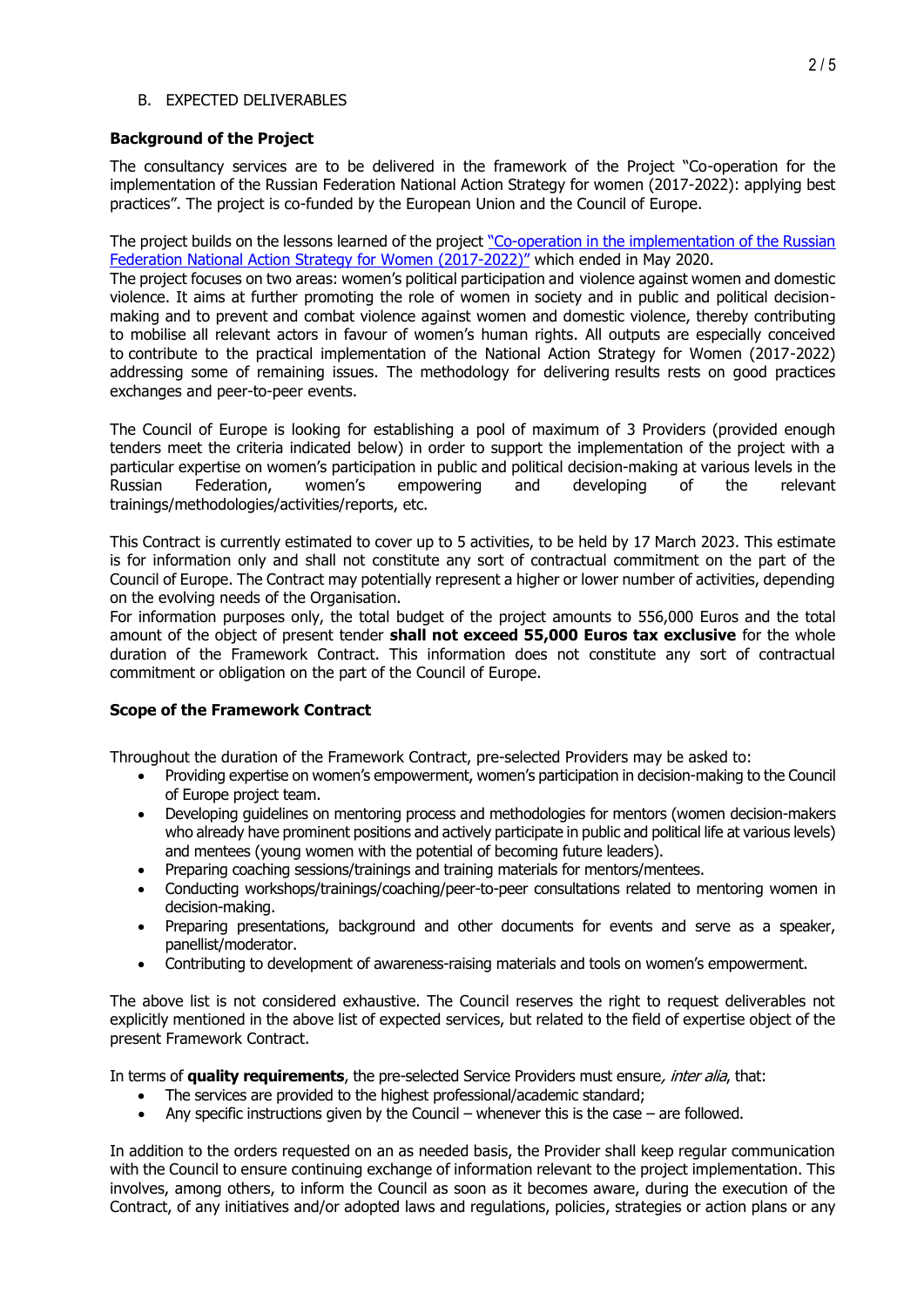other development related to the object of the Contract (see more on general obligations of the Provider in Article 3.1.2 of the Legal Conditions in the Act of Engagement).

Unless otherwise agreed with the Council, written documents produced by the Provider shall be in English (see more on requirements for written documents in Articles 3.2.2 and 3.2.3 of the Legal Conditions in the Act of Engagement).

## C. FEES

Tenderers are invited to indicate their fees, by completing and sending the table of fees, as attached in Section A to the Act of Engagement. These fees are final and not subject to review. Tenders proposing fees above the exclusion level indicated in the Table of fees will be **entirely and automatically** excluded from the tender procedure.

The Council will indicate on each Order Form (see Section [D](#page-2-0) below) the global fee corresponding to each deliverable, calculated on the basis of the unit fees, as agreed by this Contract.

#### D. HOW WILL THIS FRAMEWORK CONTRACT WORK? (ORDERING PROCEDURE)

<span id="page-2-0"></span>Once the selection procedure is completed, you will be informed accordingly. Deliverables will then be delivered on the basis of Order Forms submitted by the Council to the selected Provider (s), by post or electronically, on **an as needed basis** (there is therefore no obligation to order on the part of the Council).

#### **Pooling**

For each Order, the Council will choose from the pool of pre-selected tenderers the Provider who demonstrably offers best value for money for its requirement when assessed – for the Order concerned – against the criteria of:

- quality (including as appropriate: capability, expertise, past performance, availability of resources and proposed methods of undertaking the work);
- availability (including, without limitation, capacity to meet required deadlines and, where relevant, geographical location); and
- price.

Each time an Order Form is sent, the selected Provider undertakes to take all the necessary measures to send it **signed** to the Council within 2 (two) working days after its reception. If a Provider is unable to take an Order or if no reply is given on his behalf within that deadline, the Council may call on another Provider using the same criteria, and so on until a suitable Provider is contracted.

## **Providers subject to VAT**

The Provider, **if subject to VAT**, shall also send, together with each signed Form, a quote<sup>2</sup> (Pro Forma invoice) in line with the indications specified on each Order Form, and including:

- the Service Provider's name and address;
- its VAT number;
- the full list of services;
- the fee per type of deliverables (in the currency indicated on the Act of Engagement, tax exclusive);
- the total amount per type of deliverables (in the currency indicated on the Act of Engagement, tax exclusive);
- the total amount (in the currency indicated on the Act of Engagement), tax exclusive, the applicable VAT rate, the amount of VAT and the amount VAT inclusive.

## **Signature of orders**

An Order Form is considered to be legally binding when the Order, signed by the Provider, is approved by the Council, by displaying a Council's Purchase Order number on the Order, as well as by signing and stamping the Order concerned. Copy of each approved Order Form shall be sent to the Provider, to the extent possible on the day of its signature.

## E. ASSESSMENT

Exclusion criteria and absence of conflict of interests

<sup>&</sup>lt;sup>2</sup> It must strictly respect the fees indicated in the Act of Engagement. In case of non-compliance with these fees, the Council of Europe reserves the right to terminate the Contract with the Provider, in all or in part.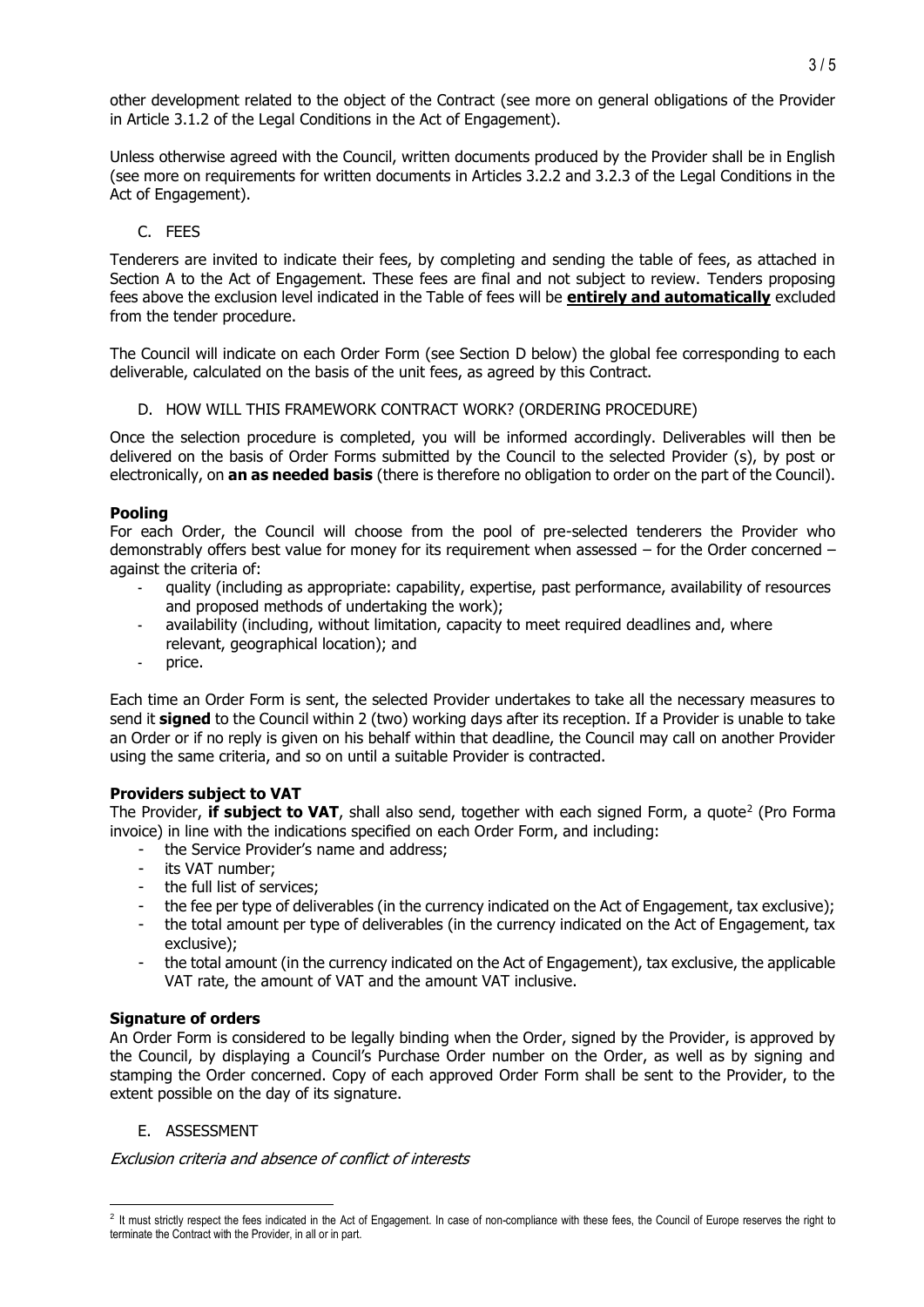(by signing the Act of Engagement, you declare on your honour not being in any of the below situations)**<sup>3</sup>**

Tenderers shall be excluded from participating in the tender procedure if they:

- have been sentenced by final judgment on one or more of the following charges: participation in a criminal organisation, corruption, fraud, money laundering, terrorist financing, terrorist offences or offences linked to terrorist activities, child labour or trafficking in human beings;
- are in a situation of bankruptcy, liquidation, termination of activity, insolvency or arrangement with creditors or any like situation arising from a procedure of the same kind, or are subject to a procedure of the same kind;
- have received a judgment with res judicata force, finding an offence that affects their professional integrity or serious professional misconduct;
- do not comply with their obligations as regards payment of social security contributions, taxes and dues, according to the statutory provisions of their country of incorporation, establishment or residence;
- are an entity created to circumvent tax, social or other legal obligations (empty shell company), have ever created or are in the process of creation of such an entity;
- have been involved in mismanagement of the Council of Europe funds or public funds;
- are or appear to be in a situation of conflict of interest;
- are or if their owner(s) or executive officer(s), in the case of legal persons, are included in the lists of persons or entities subject to restrictive measures applied by the European Union (available at [www.sanctionsmap.eu\)](http://www.sanctionsmap.eu/).

## Eligibility criteria

- Minimum 5 years of professional experience in the area of the Project Participation of women in political and public decision-making;
- Bachelor degree in Public Policy, Political Science, Law, Social Sciences, Social Work, Gender Studies, Education or in other relevant field;
- Fluency in Russian;
- Knowledge of English (at least B2 level CEFR).

## Award criteria

- Quality of the offer (90%), including:
	- Expertise in given area (related to women'sparticipation in public and political decisionmaking), experience in drafting knowledge products such as books, articles, research and policy papers, studies, desk reviews, opinions, recommendations, handbooks, mass media publications, etc., and/or thematic expertise gained from experience in developing or applying methodologies, guidelines, toolkits, courses, awareness-raising materials, teaching/learning materials or from carrying out trainings, etc. (50%);
	- Drafting skills in Russian and in English (20%);
	- Previous experience in the relevant type of activity and/or conducting work in international context/within international organisations (20 %).
- Financial offer (10%).

The Council reserves the right to hold interviews with eligible tenderers.

Multiple tendering is not authorised.

F. NEGOTIATIONS

The Council reserves the right to hold negotiations with the bidders in accordance with Article 20 of Rule 1395.

# G. DOCUMENTS TO BE PROVIDED

<sup>&</sup>lt;sup>3</sup> The Council of Europe reserves the right to ask tenderers, at a later stage, to supply the following supporting documents:

<sup>-</sup> An extract from the record of convictions or failing that an equivalent document issued by the competent judicial or administrative authority of the country of incorporation, indicating that the first three and sixth above listed exclusion criteria are met;

<sup>-</sup> A certificate issued by the competent authority of the country of incorporation indicating that the fourth criterion is met;

<sup>-</sup> For legal persons, an extract from the companies register or other official document proving ownership and control of the Tenderer;

<sup>-</sup> For natural persons (including owners and executive officers of legal persons), a scanned copy of a valid photographic proof of identity (e.g. passport).